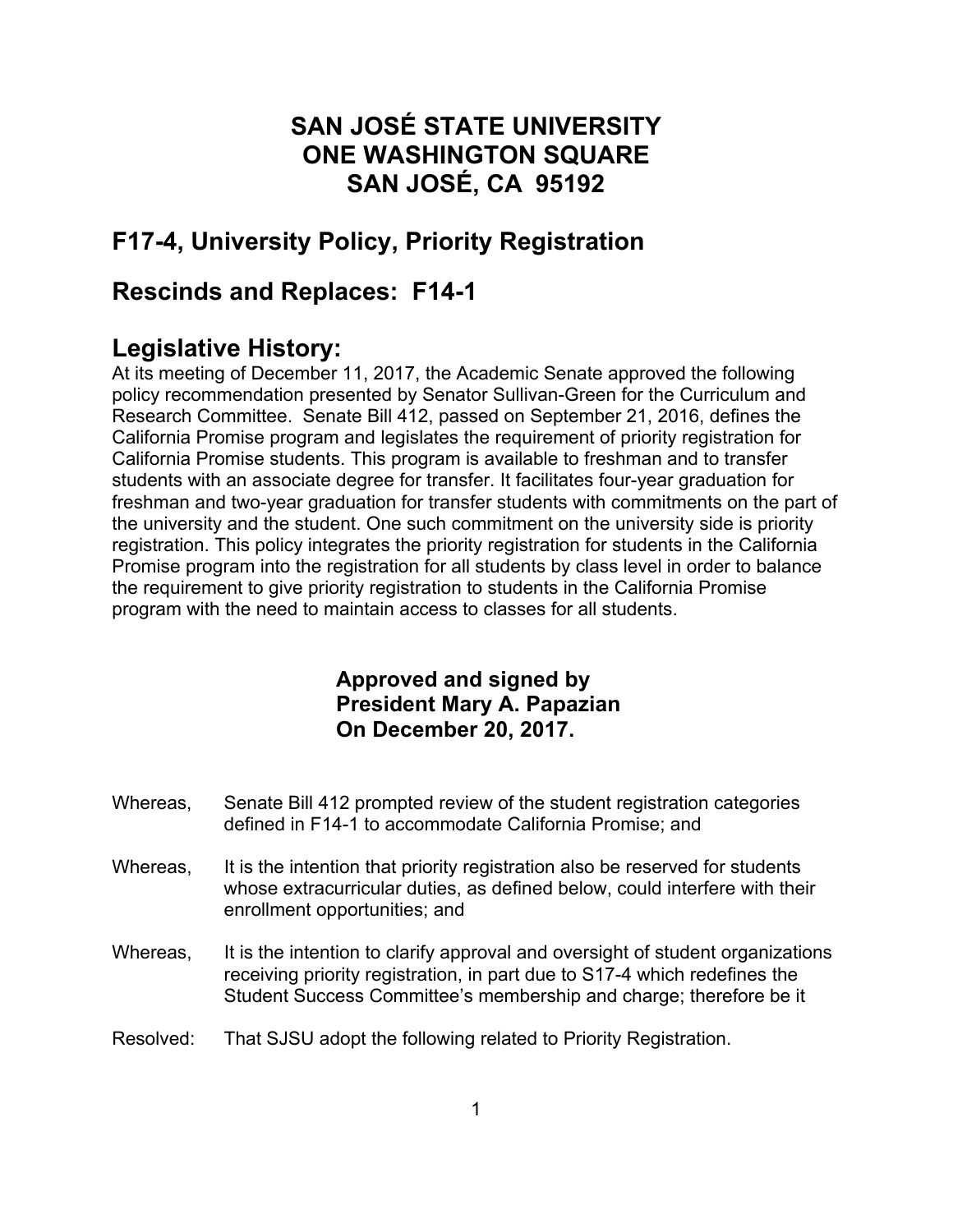| Approved:         | April 3, 2017                                                                                                                                                                                                                                                                                                                  |
|-------------------|--------------------------------------------------------------------------------------------------------------------------------------------------------------------------------------------------------------------------------------------------------------------------------------------------------------------------------|
| Vote:             | $11 - 0 - 0$                                                                                                                                                                                                                                                                                                                   |
| Present:          | Kaufman (Chair), Walters, Yao, Simpson, Miller, Wilson, Nash,<br>Perea, Mendoza, Spica, Sen, Bruck (non-voting)                                                                                                                                                                                                                |
| Financial impact: | None                                                                                                                                                                                                                                                                                                                           |
| Workload impact:  | Initial work will be needed by enrollment services to adapt the<br>registration process to account for students in California Promise<br>program. Continued workload will be needed by the Office of<br>Student and Faculty Success to ensure the list of students enrolled<br>in the California Promise program are accurate. |
| Approved:         | November 27, 2017                                                                                                                                                                                                                                                                                                              |
| Vote:             | $14 - 0 - 0$                                                                                                                                                                                                                                                                                                                   |
| Present:          | Bullen, Busick, Gill, Grindstaff (non-voting), Hospidales, Kim, Khan,<br>Sullivan-Green, Nash, Manzo, Sen, Trousdale, Walters, Wilson,<br>Yao                                                                                                                                                                                  |
| Absent:           | Hill, Kinney, Ng, Simpson<br>None                                                                                                                                                                                                                                                                                              |
| Financial impact: |                                                                                                                                                                                                                                                                                                                                |
| Workload impact:  | No change from previous vote.                                                                                                                                                                                                                                                                                                  |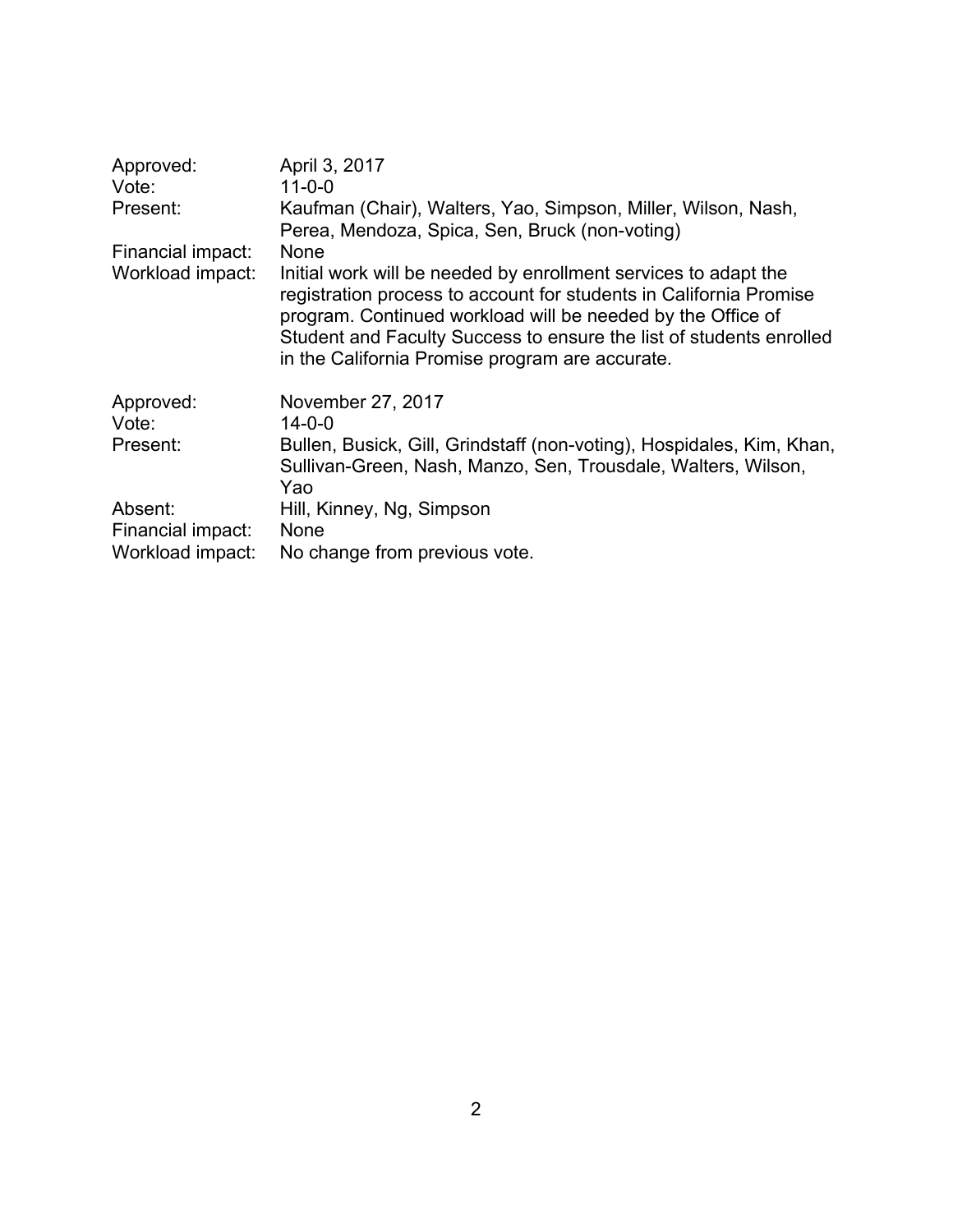# **University Policy Priority Registration**

#### 1.0 **Scheduling of Registration**

Students shall be allowed to register in the following order:

- Group 1: Specific Priority Categories (see 2.0 below)
- Group 2a: Graduating seniors (bachelors-level students who have a graduation application on file with an anticipated graduation date for the current or next semester) in the California Promise program
- Group 2b: Remaining graduating students (bachelors- and graduate-level students who have a graduation application on file with an anticipated graduation date for the current or next semester)
- Group 3: Graduate students
- Group 4a: Seniors in the California Promise program
- Group 4b: Remaining seniors
- Group 5: Second baccalaureate students
- Group 6a: Juniors in the California Promise program
- Group 6b: Remaining juniors
- Group 7a: Sophomores and continuing freshman in the California Promise program
- Group 7b: Remaining sophomores and continuing freshman

Students in Groups 2-7 will register on the basis of rotating alphabetical cycles within each group.

Note: First-time freshman registration is based on orientation. Incoming-transfer students have a registration date dependent on when they matriculate and/or attend orientation.

### 2.0 **Categories of Group 1: Specific Priority Students**

2.1 Category A includes:

- Students who are required by external agencies such as the National Collegiate Athletic Association (NCAA), or by law, to receive priority. This excludes students covered by the California Promise program unless they also fall under another group with required priority registration. Priority registration for students in the California Promise program is addressed in the regular registration scheduling as outlined in Section 1.0.
- Students whose contributions through university sanctioned activities are recognized as being so extensive that their enrollment opportunities may be compromised due to schedules mandated by the sponsoring organization. These activities must meet the following criteria: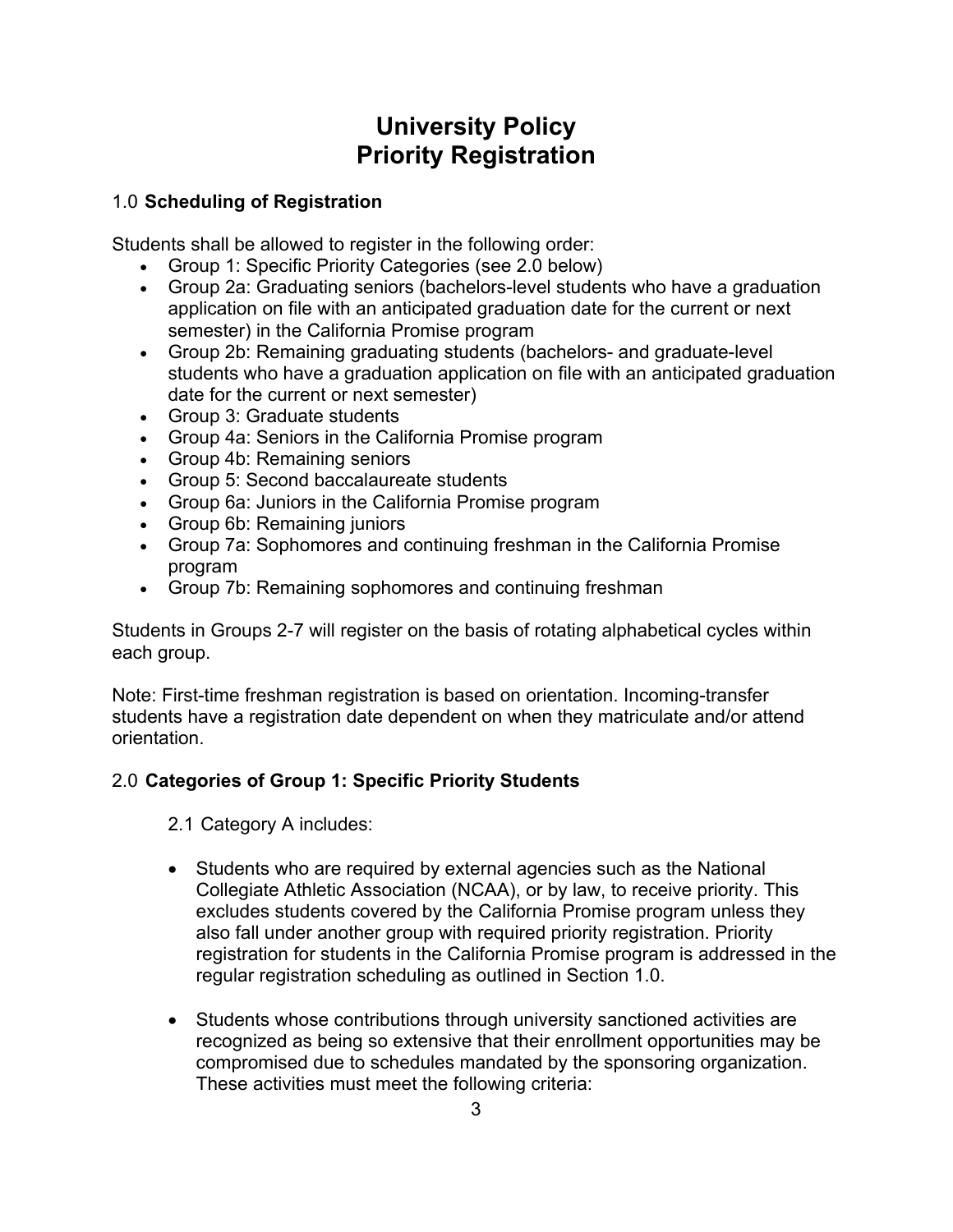- $\circ$  The sponsoring organization is acknowledged as significantly promoting the mission of the University;
- o The activity has a regularly scheduled class, event, or practice offered only at specific times that conflict with prime time classes that are offered and cannot be moved outside of prime time;
- o Participation at every class, event, or practice is mandatory; mandatory meetings must be set prior to the first day of the semester.
- o The sponsoring organization must apply for priority registration, establish a minimum GPA and process-to-degree criteria, and monitor students' progress each semester.
	- 2.1.1 Some groups in this category do not require regular review due to the nature of the organization. A review may be requested if/when circumstances change. Organizations in this category that do not require regular review/renewal include:
		- Accessible Education Center (AEC) students
		- AEC note takers
		- Associated Students Board of Directors
		- Student Fairness Committee
		- NCAA Athletics
		- Guardian Scholars
		- Reciprocal Exchange students
		- Veterans (as per Cal. Educ. Code §66025.8)
		- Students serving on Academic Senate committees that require student participation in order to perform essential functions
		- Students who are part of any group that has a contractual agreement with SJSU to provide a full course load
- 2.2 Category B includes:

Students enrolled in an integrated package of courses that meets all of the following criteria:

- Covers at least four areas of the General Education Program
- Involves being part of a cohort group of students from multiple colleges
- Requires enrollment together in a specified course sequence over multiple semesters.

Priority registration will be granted to students in this category beginning with the second semester of enrollment.

#### 3.0 **Approval and Management of Priority Registration for Student Organizations**

3.1 The Office for Student and Faculty Success (SFS) will review and approve applications from student organizations seeking priority registration. Approval will typically be granted for five years. The Office for Student and Faculty Success will be required to provide justification for denial or for approval of shorter terms.